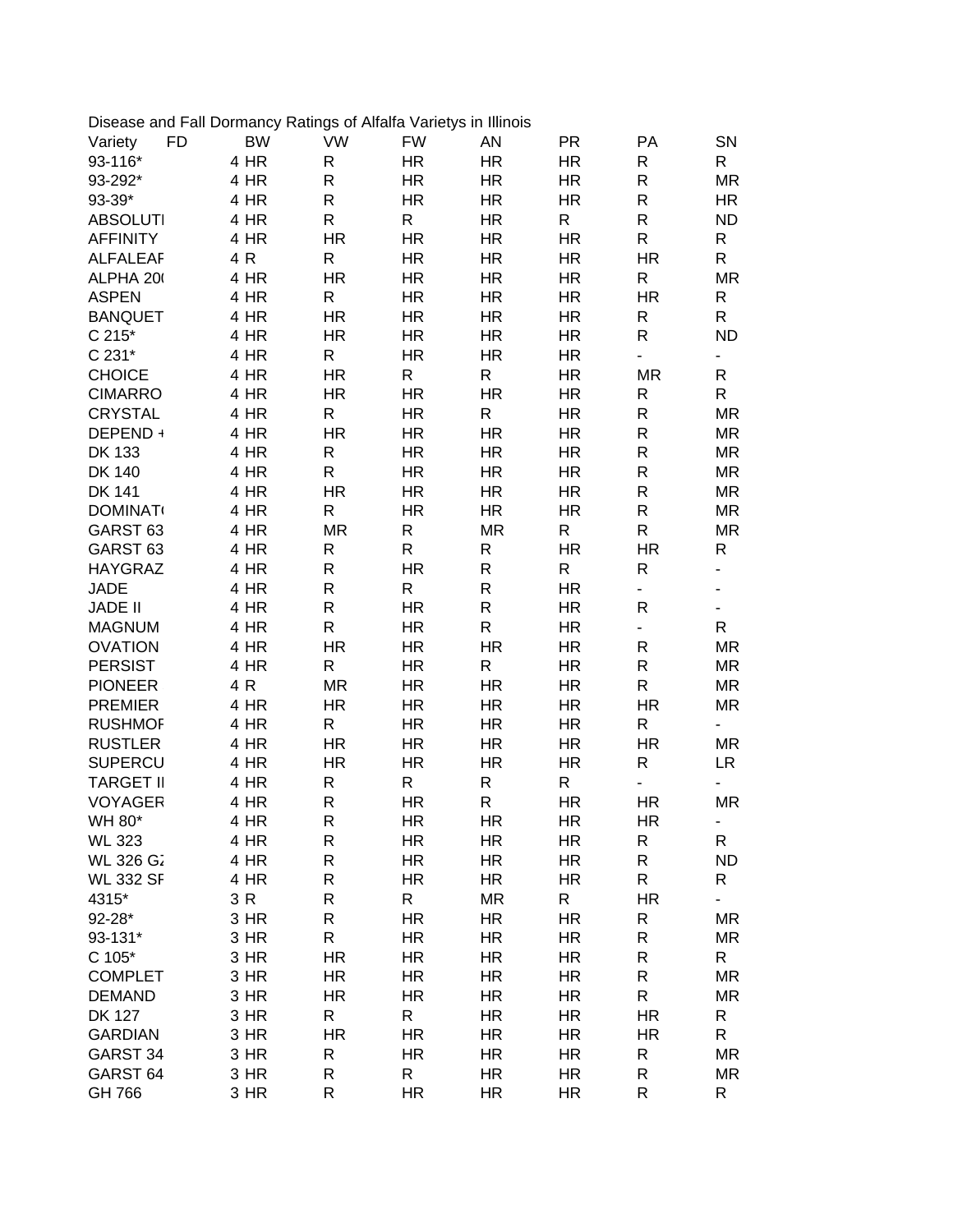| GH 787                                                                                                  | 3 HR         | $\mathsf R$     | $\mathsf{R}$                          | <b>HR</b>    | HR        | R                  | ÷,                       |
|---------------------------------------------------------------------------------------------------------|--------------|-----------------|---------------------------------------|--------------|-----------|--------------------|--------------------------|
| GH 797                                                                                                  | 3 HR         | <b>HR</b>       | <b>HR</b>                             | <b>HR</b>    | <b>HR</b> | $\mathsf{R}$       | <b>MR</b>                |
| <b>IMPERIAL</b>                                                                                         | 3 HR         | $\mathsf R$     | HR.                                   | <b>HR</b>    | <b>HR</b> | <b>HR</b>          | <b>LR</b>                |
| <b>INNOVATO</b>                                                                                         | 3 HR         | <b>HR</b>       | <b>HR</b>                             | <b>HR</b>    | <b>HR</b> | R                  | R.                       |
| <b>INTECCEF</b>                                                                                         | 3 HR         | $\mathsf R$     | <b>HR</b>                             | <b>HR</b>    | <b>HR</b> | $\mathsf{R}$       | $\blacksquare$           |
| <b>NOVARTIS</b>                                                                                         | 3 HR         | <b>HR</b>       | <b>HR</b>                             | <b>HR</b>    | <b>HR</b> | <b>HR</b>          | R                        |
| PARAMOL                                                                                                 | 3 HR         | R               | <b>HR</b>                             | <b>HR</b>    | <b>HR</b> | HR                 | R                        |
| <b>PIONEER</b>                                                                                          | 3 HR         | $\mathsf R$     | <b>HR</b>                             | <b>HR</b>    | <b>HR</b> | $\mathsf{R}$       | <b>MR</b>                |
| <b>SURPASS</b>                                                                                          | 3 HR         | ${\sf R}$       | <b>HR</b>                             | <b>MR</b>    | ${\sf R}$ | ÷,                 | $\overline{\phantom{0}}$ |
| <b>SYNERGY</b>                                                                                          | 3 HR         | ${\sf R}$       | <b>HR</b>                             | <b>HR</b>    | <b>HR</b> | <b>MR</b>          | <b>MR</b>                |
| TOTAL +Z                                                                                                | 3 HR         | <b>HR</b>       | <b>HR</b>                             | <b>HR</b>    | <b>HR</b> | R                  | <b>MR</b>                |
| W 110*                                                                                                  | 3 HR         | <b>HR</b>       | <b>HR</b>                             | <b>HR</b>    | <b>HR</b> | <b>HR</b>          | <b>MR</b>                |
| W 215*                                                                                                  | 3 HR         | <b>HR</b>       | <b>HR</b>                             | <b>HR</b>    | <b>HR</b> | R                  | <b>ND</b>                |
| W 309*                                                                                                  | 3 HR         | <b>HR</b>       | <b>HR</b>                             | <b>HR</b>    | <b>HR</b> | $\mathsf{R}$       | $\overline{\phantom{0}}$ |
| <b>WETLAND</b>                                                                                          | 3 R          | <b>MR</b>       | $\mathsf{R}$                          | $\mathsf{R}$ | <b>HR</b> |                    | ä,                       |
| <b>WL 324</b>                                                                                           | 3 HR         | $\mathsf{R}$    | <b>HR</b>                             | <b>HR</b>    | <b>HR</b> | <b>HR</b>          | <b>MR</b>                |
| <b>WL 325 HC</b>                                                                                        | 3 HR         | R               | <b>HR</b>                             | <b>HR</b>    | <b>HR</b> | R                  | R                        |
| <b>ABT 205</b>                                                                                          | 2 HR         | R               | <b>HR</b>                             | $\mathsf{R}$ | <b>HR</b> | <b>HR</b>          | ÷,                       |
| <b>AVALANCI</b>                                                                                         | 2 HR         | <b>HR</b>       | <b>HR</b>                             | <b>HR</b>    | <b>HR</b> | R                  | <b>MR</b>                |
| C 131*                                                                                                  | 2 HR         | <b>HR</b>       | <b>HR</b>                             | <b>HR</b>    | <b>HR</b> | ÷.                 | ÷.                       |
| $C 133*$                                                                                                | 2 HR         | <b>HR</b>       | <b>HR</b>                             | <b>HR</b>    | <b>HR</b> | R                  | R                        |
| <b>DEFIANT</b>                                                                                          | 2 HR         | <b>HR</b>       | <b>HR</b>                             | R            | <b>HR</b> | R                  | <b>MR</b>                |
| GARST <sub>62</sub>                                                                                     | 2 HR         | $\mathsf R$     | <b>HR</b>                             | <b>HR</b>    | <b>HR</b> | <b>MR</b>          | <b>LR</b>                |
| <b>STERLING</b>                                                                                         | 2 HR         | $\mathsf{R}$    | <b>HR</b>                             | <b>HR</b>    | <b>HR</b> | R                  | $\blacksquare$           |
| <b>WL 252 HC</b>                                                                                        | 2 HR         | R               | HR                                    | <b>HR</b>    | <b>HR</b> | $\mathsf{R}$       | R                        |
| DS 907*<br>$\sim$                                                                                       | <b>HR</b>    | R               | <b>HR</b>                             |              | <b>HR</b> |                    |                          |
| <b>EXCALIBU-</b>                                                                                        | <b>HR</b>    | $\mathsf R$     | <b>HR</b>                             | <b>HR</b>    | <b>HR</b> |                    |                          |
| WI 95-1* -                                                                                              | $\mathsf{R}$ | <b>MR</b>       | <b>LR</b>                             | <b>LR</b>    | <b>MR</b> | MR                 |                          |
| * Varieties not reviewed by the National Alfalfa Variety Review Board. Resistance information not veril |              |                 |                                       |              |           |                    |                          |
| <b>BW</b> = Bacterial Wilt                                                                              |              |                 | <b>Fall Dormancy Rating Resistanc</b> |              |           | % Resistant Plants |                          |
| $PR = Phytophthora Root Rot$                                                                            |              | $1 = N$ orseman |                                       | $HR = High$  |           | >50                |                          |
| $AP =$ Aphanomyces                                                                                      |              | $2 = Vernal$    |                                       | $R =$        |           | 31-50              |                          |
| VW = Verticillium Wilt                                                                                  |              | $3 =$ Ranger    |                                       | $MR =$       |           | 15-30              |                          |
| $AN = Anthracnose$                                                                                      |              | $4 =$ Saranac   |                                       | $LR = Low$   |           | $6 - 14$           |                          |
| $PA = Pea$ Aphid                                                                                        |              | $5 =$ Dupuits   |                                       | $S =$        |           | $0 - 5$            |                          |
| $SN =$ Stem Nematode                                                                                    |              | $6 =$ Lahontan  |                                       | $ND = Not$   |           |                    |                          |
| RN = Root Knot Nematode                                                                                 |              | $7 = Mesilla$   |                                       |              |           |                    |                          |
| $LH =$ Leafhopper                                                                                       |              | $8 = Moapa 69$  |                                       |              |           |                    |                          |

 $FD = Fall Dormancy * 9 = CUF 101$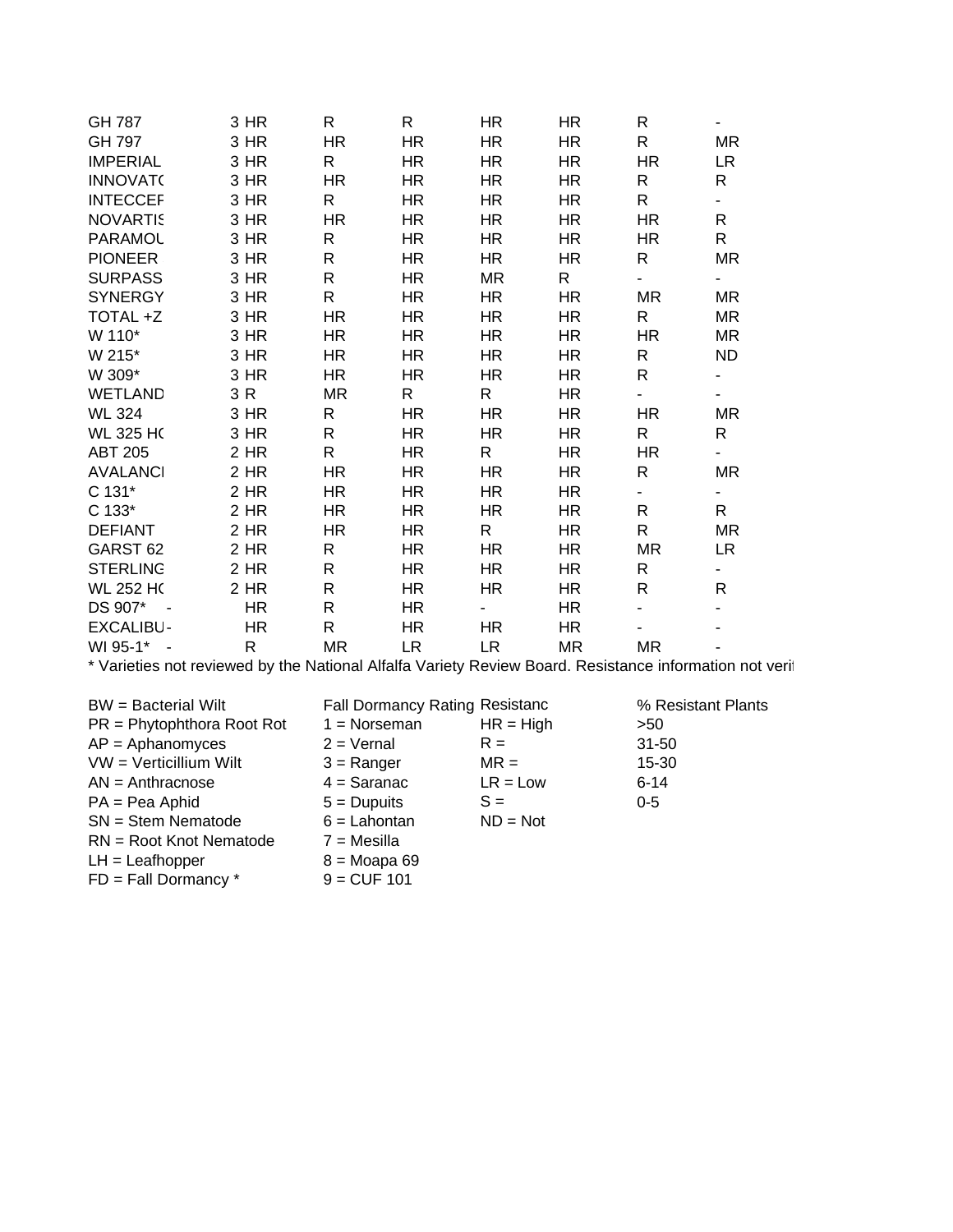| AΡ             | <b>RN</b>                | LН        |
|----------------|--------------------------|-----------|
| HR             | <b>ND</b>                | <b>ND</b> |
| HR             | ND                       | <b>ND</b> |
| R              | <b>ND</b>                | <b>ND</b> |
| ÷,             | -                        |           |
| R              | $\overline{a}$           |           |
| R              |                          |           |
| R              | <b>MR</b>                | <b>MR</b> |
| R              | R                        |           |
| R              | <b>ND</b>                | <b>ND</b> |
| HR             | <b>ND</b>                | <b>ND</b> |
| HR             |                          |           |
| R              | ÷,                       | -         |
| <b>MR</b>      | R                        |           |
| LR             |                          |           |
| R              |                          | R         |
| R              | $\overline{a}$           | -         |
| HR             | $\overline{a}$           |           |
| HR             | $\overline{a}$           |           |
| R              |                          |           |
| R.             | ÷,                       |           |
| <b>MR</b>      |                          |           |
| <b>MR</b>      | ΜR                       |           |
|                | Ξ.                       | -         |
| <b>MR</b>      | MR                       | -         |
| <b>MR</b>      | Μ                        |           |
| $\mathsf{R}$   | $\overline{\phantom{a}}$ | <b>MR</b> |
| <b>MR</b>      |                          |           |
| LR             | <b>ND</b>                | <b>ND</b> |
| LR             | -                        |           |
| ۵,             | $\overline{a}$           | <b>ND</b> |
| R              |                          | -         |
| R              | $\overline{\phantom{a}}$ |           |
|                |                          |           |
| <b>MR</b>      | $\overline{a}$           |           |
| <b>HR</b>      |                          | -         |
| HR             | ۰                        |           |
| ΗR             | <b>ND</b>                | <b>ND</b> |
| HR             |                          | -         |
|                |                          |           |
| HR             | <b>ND</b>                | <b>ND</b> |
| R              | ND                       | ND        |
| HR             | ND                       | <b>ND</b> |
| R              | -                        | -         |
| R<br><b>HR</b> | ÷,                       | -         |
|                | R<br>R                   |           |
| R<br>R         |                          |           |
| <b>MR</b>      | ۰.                       |           |
| R              | ND                       | <b>ND</b> |
|                |                          |           |